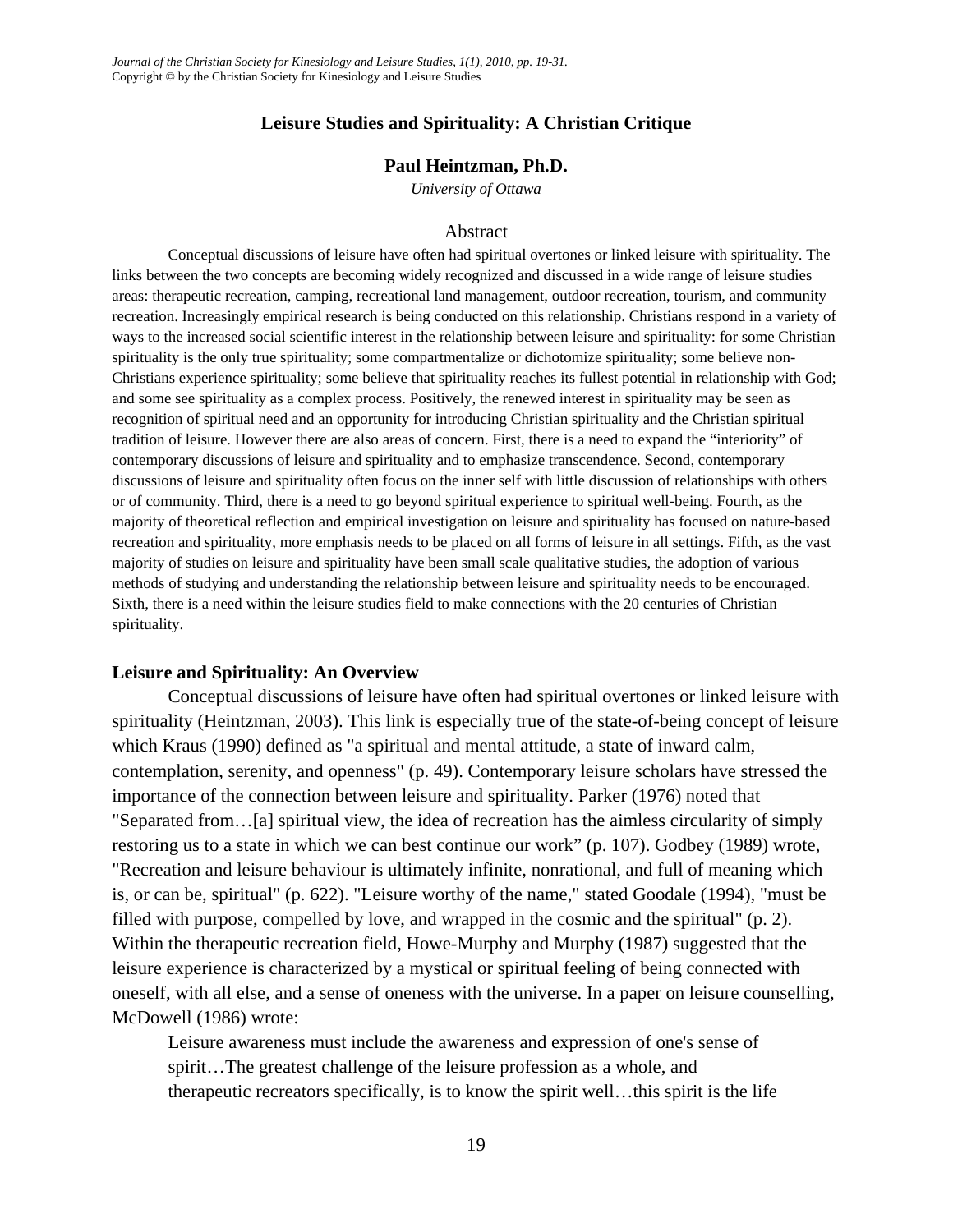force energy behind the hope and will that heals and keeps one well. It is what makes leisure Leisure, not as something you do, but as something you feel deeply inside. (p. 37)

Discussion of leisure and spirituality has now gone beyond brief conceptual associations of the two ideas. The links between the two concepts are becoming widely recognized and discussed in a wide range of recreation and leisure studies areas: therapeutic recreation, camping, recreational land management, outdoor/experiential/adventure/environmental education, tourism and community recreation (Heintzman, 2003). In addition there is increasing social scientific interest in the relationship between leisure and spirituality. As part of a larger work on the benefits of leisure, McDonald and Schreyer (1991) outlined possible spiritual benefits of leisure participation and leisure settings. Subsequently, in their edited book, *Nature and the Human Spirit*, Driver, Dustin, Baltic, Elsner, and Peterson (1996), explored the "spiritual meanings that nature holds for human beings" in the hope that "a more thorough understanding of these meanings could improve management of public lands" (p. 3).

Increasingly empirical research is being conducted on the relationship between leisure and spirituality (Heintzman, 2009). For example, in a quantitative study with a sample of 219 people, Ragheb (1993) investigated whether leisure participation and satisfaction were related to perceived wellness, including spiritual wellness. Frequency of leisure participation and level of leisure satisfaction were found to be positively associated with perceived wellness and all of its components. Higher levels of satisfaction with the relaxational and aesthetic-environmental components of leisure were dominant in their contributions to perceived wellness, including spiritual wellness. Heintzman and Mannell (1999) conducted a more comprehensive study with 268 participants that investigated the relationships between four dimensions of leisure (activity, motivation, setting, time) and spiritual well-being. Significant positive relationships were found between spiritual well-being and overall leisure activity participation, as well as, engagement in the leisure activity categories of personal development activities, cultural activities, outdoor activities and hobbies. Higher levels of leisure motivation were associated with spiritual wellbeing, as was leisure engaged in for intellectual and stimulus-avoidance motives. Those who pursued leisure in quiet urban recreation areas and their own homes reported higher levels of spiritual health. Heintzman (2000) conducted a qualitative study with eight people who had an expressed interest in spirituality to uncover the processes that link leisure with spiritual wellbeing. Participants associated their leisure experiences and activities with their spirituality and it was found that:

An attitude of openness, balance in life, nature settings, settings of personal or human history, settings of quiet, solitude and silence, and "true to self" activities were all conducive to spiritual well-being, while busyness, noisy settings and activities, and incongruent activities were detrimental… (Heintzman, 2000, p. 69) Using a phenomenological approach, Schmidt and Little (2007) explored the spiritual dimension of leisure experiences for 24 self-selected individuals. They observed that the spiritual dimension of leisure experiences involved triggers (e.g., nature, newness and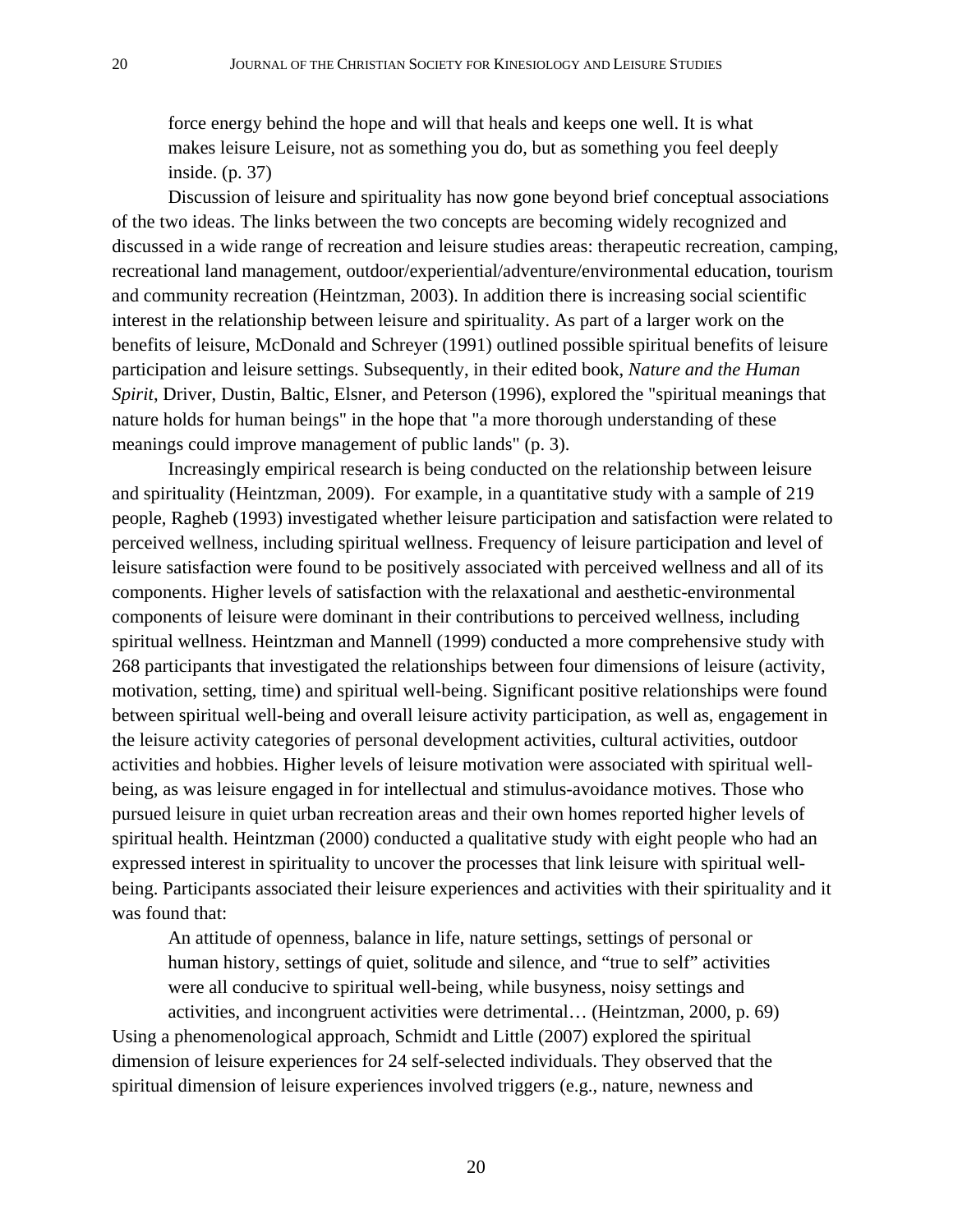difference, challenge, ritual and tradition), responses (e.g., emotion and sensation, struggle for control, overcoming, and reflection and contemplation) and outcomes (e.g., awareness, connection, growth, freedom).

## **Leisure and Spirituality: Christian Responses**

How should Christians view the increased social scientific interest in the relationship between leisure and spirituality? Various viewpoints seem to exist. A number of years ago a discussion related to spirituality took place on the Christian Recreation Listserv, a listserv administered by Baylor University. Approximately 50 people from various Christian traditions subscribed to this listserv. The dialogue on spirituality reflected a number of different views of how Christians understand the relationship between leisure and spirituality. The discussion was initiated by a student doing her honour's thesis on spirituality in the wilderness, in particular, the spiritual meaning of a wilderness canoe trip for Christians. She defined "Spirituality as the essence of relating to God, to ourselves, to others, and to our environment. Spirituality is revealed through these relationships" (Walters, 1997). Responses varied. Some believed that spiritual experiences are not possible without God: "Can one have a spiritual experience without the presence of God? Personally, I don't think so. We all know that it is possible (and a common occurrence) to get that 'feel good, really swell' feeling about something, but without Christ as the foundation, what is the basis of that feeling?" (Egerton, 1997). In a similar vein some wanted to have nothing to do with non-Christian spirituality, and lamented the fact that Christians have not taken advantage of this opportunity: "I would enjoy hearing more…unless you are talking about worshipping trees, birds, & dirt" (Weathersbee, 1997a)…"It is unfortunate that people who are worshipping rocks & trees have seen a significant growth in the use of outdoor rec. Yet as Christians, we have not yet seemed to capitalize on the incredible Spirit facilitating that an outdoor adventure seems to bring" (Weathersbee, 1997b).

Others dichotomized spirituality into transcendent and non-transcendent components: "I know it is a little simplified but I compartmentalize spirituality. I think of spirituality as [relating to ourselves, to others, to the environment]. I see Spirituality as the God thing" (Connally, 1997). Others also seemed to compartmentalize life: "I think that my Question is this…Can something else, other than a 'spiritual' experience be as rewarding? I think that one can have an experience that is completely away from the "Spiritual" order of things and still be a part of God's plan. For example, one of the greatest times for me to experience the Lord is when I am out on a lake with my dog looking at the ducks fly in" (Nay, 1997). In response to Nay, Wilson (1997) wrote, "I believe that if you know the Lord the experience of watching a duck land on the lake can be an instance of having the Holy Spirit speak to you. Yet if someone does not know the Lord or understand the relationship that nature has with Him then watching that instance of God's beauty would be empty just as all life without Christ is empty." In contrast, Hermann (1997) stated that "I am sure that there are people whose lives are not all empty without Christ. There are many other religions that fulfil people's needs." The initiator of the discussion stated that "…a spiritual experience cannot be experienced to its fullest without God. God is the thread in which all things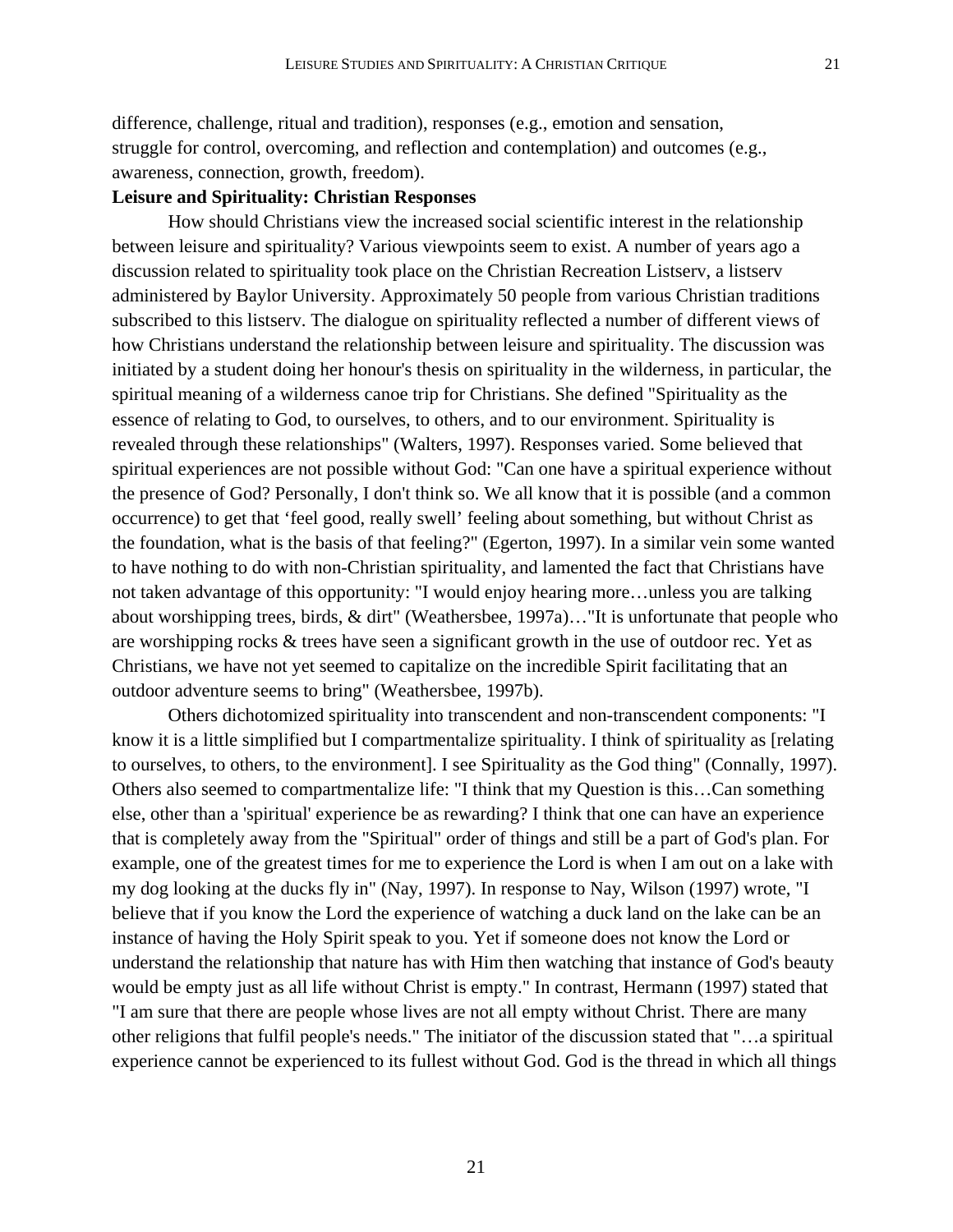hold together…a spiritual experience is not complete without the acknowledgement of God as part of it" (Walters, 1997). A more complex understanding was presented by Wilke (1997):

It is helpful to think of Spirituality as an extended process that begins with the creation of a soul that has the imprint of God's image. Inherently from birth, life is full of events and experiences that can move one into spirituality, e.g. love or its lack, pain, again and again there is creation. This natural bent toward spiritual things is never lost, and the search for an appropriate reality does not end though it can be stagnated or diverted and often remains unfulfilled. I believe that God has a glorious plan to draw all men unto himself, and he is as present and active in the early stages of spirituality as in the "later" stages. Rebelliousness, false religions, etc. can be looked upon as the evidence of this continuing spiritual quest of people…The whole business of God drawing all men unto himself is far too complex for you and I to have total knowledge about or to be skillful enough to control.

From this dialogue we can see that Christians respond in a variety of ways: for some Christian spirituality is the only true spirituality; some compartmentalize or dichotomize spirituality; some believe non-Christians experience spirituality; some believe that spirituality reaches its fullest potential in relationship with God; and some see spirituality as a complex process.

# **Leisure and Spirituality: An Opportunity for Christians**

Should Christian leisure researchers see the increased interest in leisure and spirituality as an exciting opportunity to promote genuine Christian spirituality or is it a cause for concern? Chamberlain (1997) noted that Christians should not be surprised by the increased interest in spirituality. Christians have long believed that humans are created with a capacity to relate to God, what Blaise Pascal (1670/1966) described as a craving and abyss that "can be filled only…by God himself" (p. 75) or what Augustine (398/1949) was thinking when he explained that the human "heart is restless" until it finds its rest in God (p. 3). If this is true then humanity will always have a spiritual quest. The current interest in spirituality appears consistent with the human capacity to relate to God.

Peterson (as cited in Chamberlain, 1997) has suggested that the current, widespread fascination with spirituality is probably evidence of pathology not health; sickness has provoked this fascination. According to Peterson the materialist and temporal tendency in our society destroys two essential elements of the spiritual dimension of human life: connectedness with other humans; and the desire for transcendence. As one leisure scholar has pointed out, individuals searching to find value and meaning in life in contemporary societies have often become quite disillusioned (Compton, 1994). While technology, material wealth and affluence have been thought to be essential components of the good "life," they have not proven to be so:

Despite the fact that we are now healthier and grow to be older, despite the fact that even the least affluent among us are surrounded by material luxuries undreamed of even a few decades ago…, and regardless of all the stupendous scientific knowledge we can summon at will, people often end up feeling that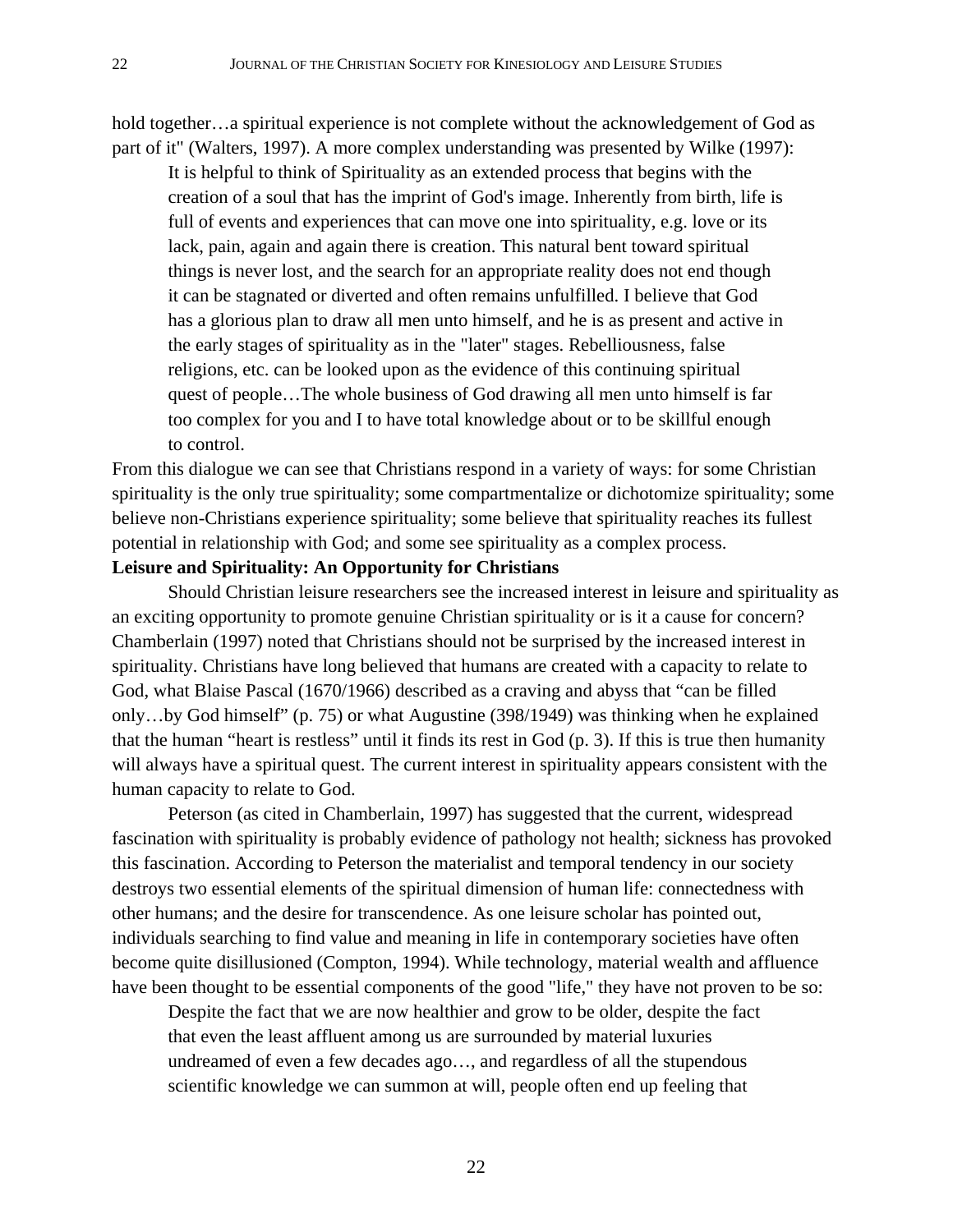their lives have been wasted, instead of being filled with happiness their years were spent in anxiety and boredom. (Csikszentmihalyi, 1990, p. 2)

The renewed interest in spirituality may be seen as the recognition of spiritual need and an opportunity for introducing Christian spirituality and the Christian spiritual tradition of leisure. The increasing interest in leisure and spirituality provides Christian leisure scholars with the opportunity to engage others in dialogue and to invite people to consider Christian spirituality in a way that is relevant to this spiritually conscious age. Christian leisure scholars can affirm and build upon the current academic interest in leisure and spirituality. The example of the apostle Paul is helpful. In Acts 17:16-34 we read of Paul's reaction to an idol that had the inscription: "To an unknown God" (New International Version). Instead of condemning this idol as a false form of spirituality, he viewed it as an implied admission of spiritual need and openness. He took advantage of the opportunity to talk about a relationship with God through Christ as a way to meet spiritual need. This example is relevant for leisure scholars and researchers when they encounter increasing amounts of leisure literature and research which focuses on spirituality. Our overall reaction as Christians to the increased interest in leisure and spirituality ought to be positive as it is a reflection of the universal human desire for God however this trend also holds several concerns for Christians.

## **Leisure and Spirituality: Concerns for Christians**

There are at least six areas of concern within the current study of leisure and spirituality. First, there is a need to expand the "interiority" of contemporary discussions of leisure and spirituality and to emphasize transcendence. For example, McDonald and Schreyer (1991), in their chapter "The Spiritual Benefits of Leisure" suggested that a general definition of spirituality might be "an individual's attempt to understand his/her 'place' in the universe" (p. 179). They went on to state that "Spirit refers to the nontangible elements of existence upon which life may be presumed to be based" (p. 179). Much of the discussion of spirituality within the leisure studies field is a kind of interiority. In this view, which often omits the concept of the Divine, spirituality is basically a human dimension. In contrast, Christian spirituality is based on a trusting, obedient and growing personal relationship with a transcendent, personal, creator God. Christian spirituality does include an inward focus and an inward transformation, however, the Christian tradition asserts that God is not fundamentally within us waiting to be discovered. Thus Christians in the leisure studies field may want to use contemporary, generic definitions of spirituality as starting points, but may want to include the notion of the divine and the notion of transcendence in any writing and research on the topic. For example, Christians may want to make use of measurement tools such as the Spiritual Well-Being Scale (Ellison & Smith, 1991) which includes a religious well-being sub-scale containing items that refer to God and assess the transcendent dimension of spirituality.

Second, contemporary discussions of leisure and spirituality often focus on the inner self with little discussion of relationships with others or of community. The quest for spirituality is undertaken on an individual basis to gain private benefit. There is a desire to develop the inner self, to become self-actualized. However, Christian spirituality "is not a matter of individual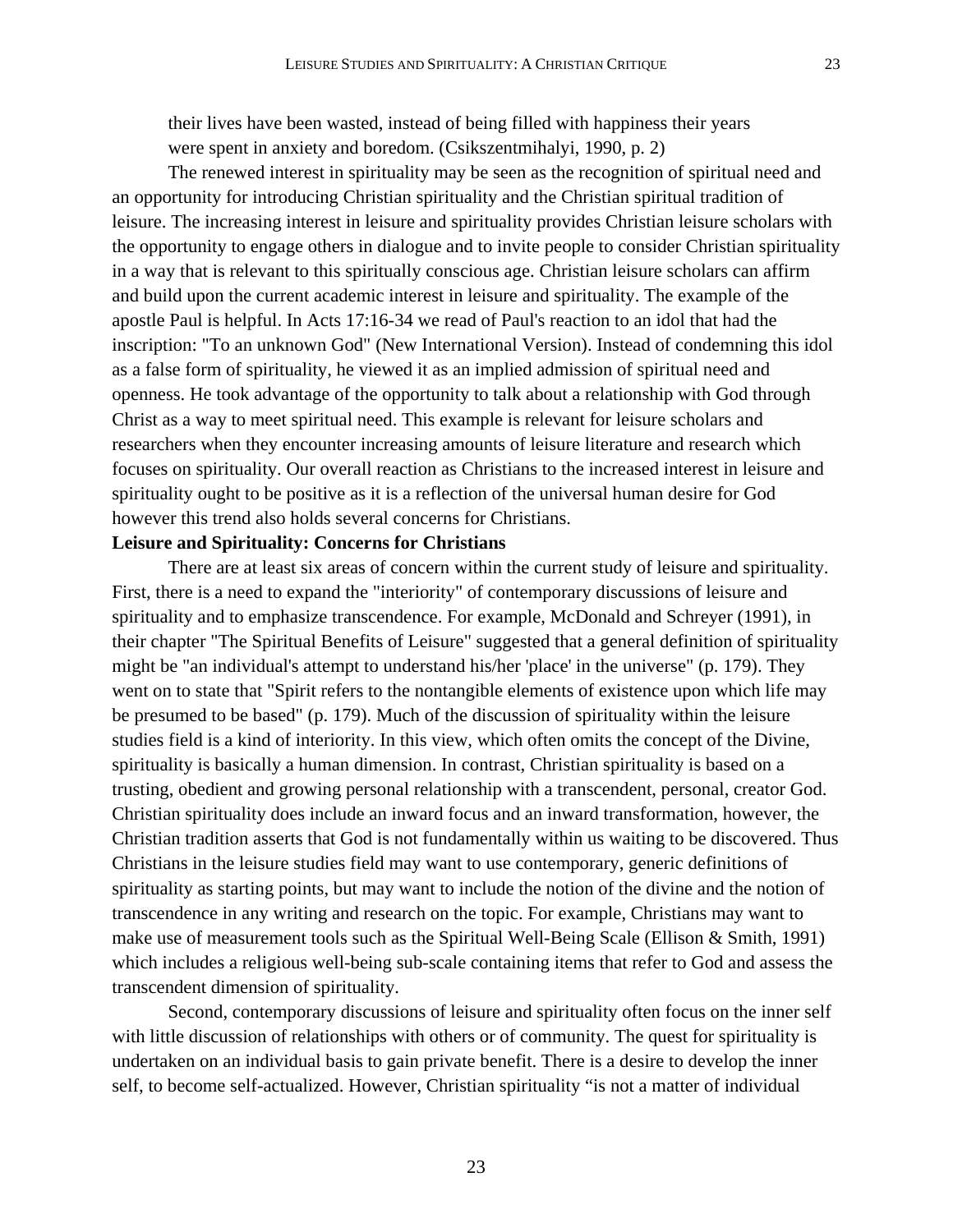personal development. It is growing in the body with the other members of it" (Chan, 1998, p. 110). Bernard (as quoted in Thornton, 1964, p. 25) goes so far as to say that "If anyone makes himself his own master in the spiritual life, he makes himself scholar to a fool." Hemingway (1996), a leisure studies scholar, is critical of the spiritual conceptualization of leisure as he sees it as a subjective, internal mental experience that does not place leisure against the political and social structures of modern western society. However, biblical spirituality balances an inner spiritual focus with involvement in the world: "Christian spirituality may be inward in that it consists of union with Christ and love for God, but that means it is also outward … active Christian life involves discipleship, and Christian spirituality must entail acting with compassion, mercy, and a desire for justice" (Grenz, 1994, pp. 35-36). Jesus stated that we are to take up our cross and follow him (e.g., Mark 8:34), and in addition to loving God we are to love our neighbour as our self (e.g., Mark 12:31). Spiritual life includes more than personal spiritual benefits. True spirituality is expressed in social relationships and also in social justice as "an authentic spiritual life always pushes one back into the world" (Willard, 1995, p. 17).

Third, there is a need to go beyond spiritual experience to spiritual well-being. Immense significance is presently given to "experience" within discussions of leisure and spirituality. Most of the research related to leisure and spirituality emphasizes experience (e.g., Fox, 1997; Fredrickson & Anderson, 1999; Stringer & McAvoy, 1992, Schmidt & Little, 2007). Haluza-Delay (2000) criticized studies focused on spiritual experience as they focus on the immediate experience and pleasant emotional states rather than long term consequences of the experiences and possible life transformation. The last major section of the book *Nature and the Human Spirit* (Driver et al., 1996) is a discussion of future research directions. This discussion focuses on experiences: psychologically deep experiences, optimal experiences, leisure and touristic states; religious, mystical and spiritual experiences, nature experiences, nature-based peak experiences; hard-to-define nature based human experiences, and nature-based spiritual experiences. While the introductory overview to this book mentions "the use of natural areas for mental well-being and associated effects on physical well-being" (p. 5), the notion of spiritual well-being is never introduced. As Grenz (1994) noted, the focus of the Christian tradition has not been to nurture spiritual experience in and of itself but rather to foster a relationship with Jesus. Furthermore, the focus of Scripture is not so much on spiritual experience, but on a lifestyle that leads to spiritual transformation (Rom. 12:1-2; 2 Cor. 3:18; Eph. 4:22-24). Spiritual experiences are not necessarily significant in a person's life unless they have a transforming impact upon the person. Chandler, Kolander, and Holden (1992) suggested that the mere occurrence of spiritual experiences does not necessarily result in spiritual development unless the experiences are dealt with and integrated into one's life. Or as John of the Cross (1589/1991) put it, "Delightful feelings do not of themselves lead the soul to God, but rather cause it to become attached to delightful feelings" (p. 747). Thus, Christians may want to go beyond research focused on spiritual experiences to research focused on spiritual well-being.

Social scientific study of spirituality has been developing during the past quarter century. Within this context, the concept of spiritual wellness was developed. Moberg (1971, 1974, 1978,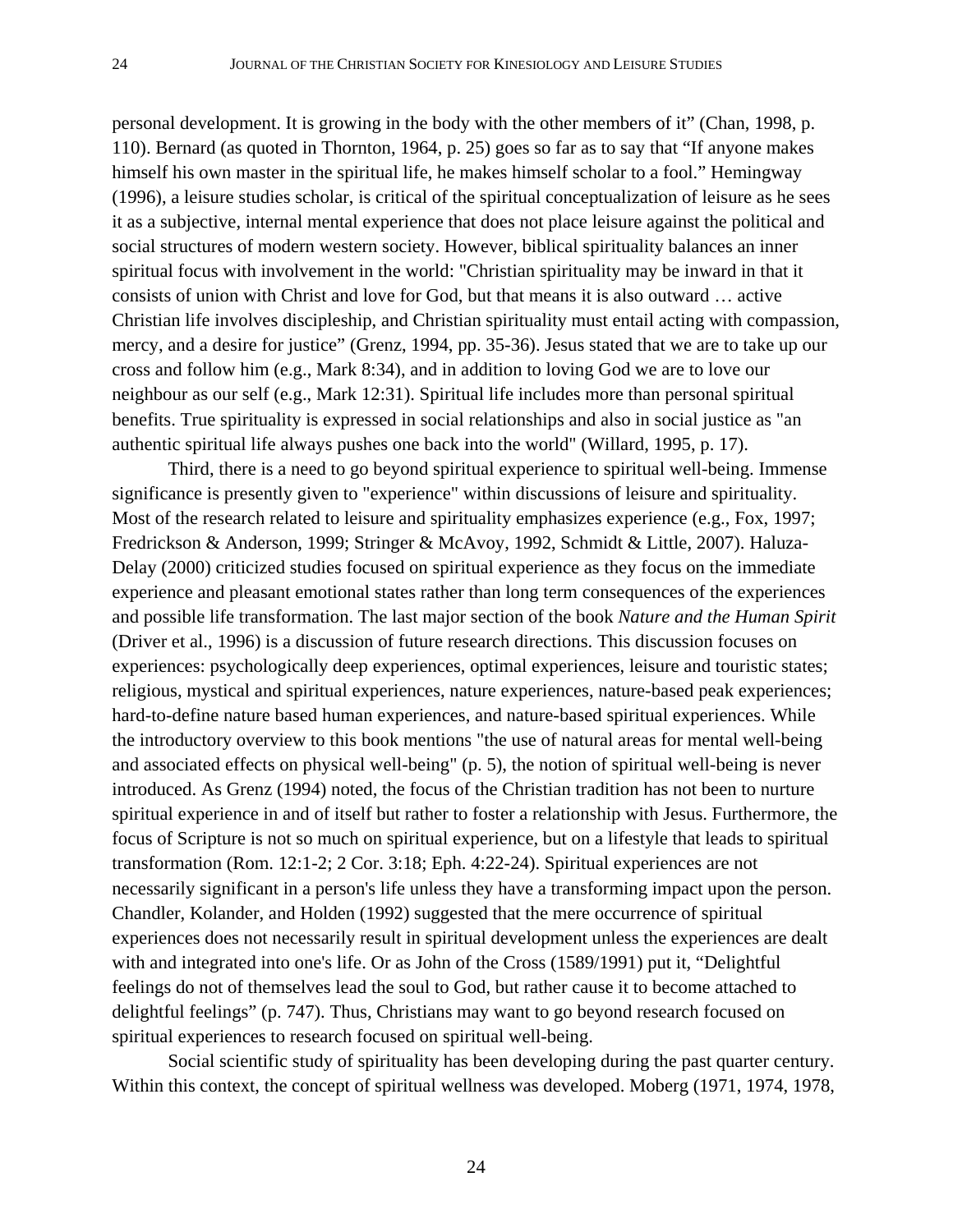1979a, 1979b, 1986) stressed the role of religious and spiritual factors to well-being. Ellison (1983; Paloutzin & Ellison, 1982) proposed that quality of life involves material, psychological, and spiritual well-being, and developed the Spiritual Well-Being Scale (SWBS) to help examine this issue. Since the early 1980s the SWBS has been used several hundreds of times in a variety of settings to study spiritual well-being (Ellison & Smith, 1991). The development of the concept of "spiritual wellness" has provided social scientists with a way of getting an empirical "handle" on spirituality. Despite the growing attention being given to the social scientific study of spirituality, research on the relationship between leisure and spirituality has lagged behind as leisure researchers have struggled with how to conceptualize and measure spirituality. While scales are available for the measurement of spiritual well-being, they have received little use in the leisure studies field.

 While the research studies that have been conducted on leisure and spirituality are interesting and suggestive, the general lack of attention to the relationship between leisure and spiritual wellness is surprising since a popular area of current research within leisure studies is the study of the benefits of leisure which includes the connection between leisure and wellness or health. The leisure and health relationship has been identified as one of the most significant research topics that needs study (Iso-Ahola, 1988, 1994, 1997). While wellness, in a holistic sense, refers to a state of well-being which includes physical, mental, emotional, social, and spiritual components, little research has been conducted on the relationships between leisure and holistic wellness or the spiritual component of wellness on its own. Most contemporary leisure scholars do not even refer to all five components of health. Iso-Ahola (1997) referred to health as a "general concept that refers to the absence of illness, but it also covers the more positive aspects: physical, mental and social well-being" (p. 131). No mention is made of spiritual wellbeing. Yet, if, as some writers suggest (e.g., Chandler et al., 1992), spiritual wellness is an integrative dimension of wellness, it is important that more than just the relationships between leisure and physical and mental health be investigated. A positive development is the inclusion of a chapter on leisure and spiritual health in the recent book *Leisure, Health and Wellness: Making the Connections* (Payne, Ainsworth, & Godbey, 2010). Thus, one possible direction for research on leisure and spirituality is to explore the relationship between leisure and spiritual wellness (Caldwell & Smith, 1988; Heintzman, 2000, 2002a; Heintzman & Mannell, 1999, 2003).

Fourth, the majority of theoretical reflection on leisure and spirituality has involved nature-based recreation and spirituality. As McDonald and Schreyer (1991) noted, "Perhaps one of the most generally cited notions of extreme states of consciousness and spiritual endeavour related to leisure is the wilderness experience (p. 184). In addition, most of the empirical studies on leisure and spirituality have explored the relationship between nature-based leisure experiences and concepts related to spirituality (e.g., Fredrickson & Anderson, 1999; Fox 1997; Heintzman, 2002b, 2007, 2008, 2010; Stringer & McAvoy, 1992; Sweatman & Heintzman, 2004). While wilderness and nature can play an important place in Christian spirituality as Bratton (1993) documented in her book, *Christianity, Wilderness and Wildlife*, Christian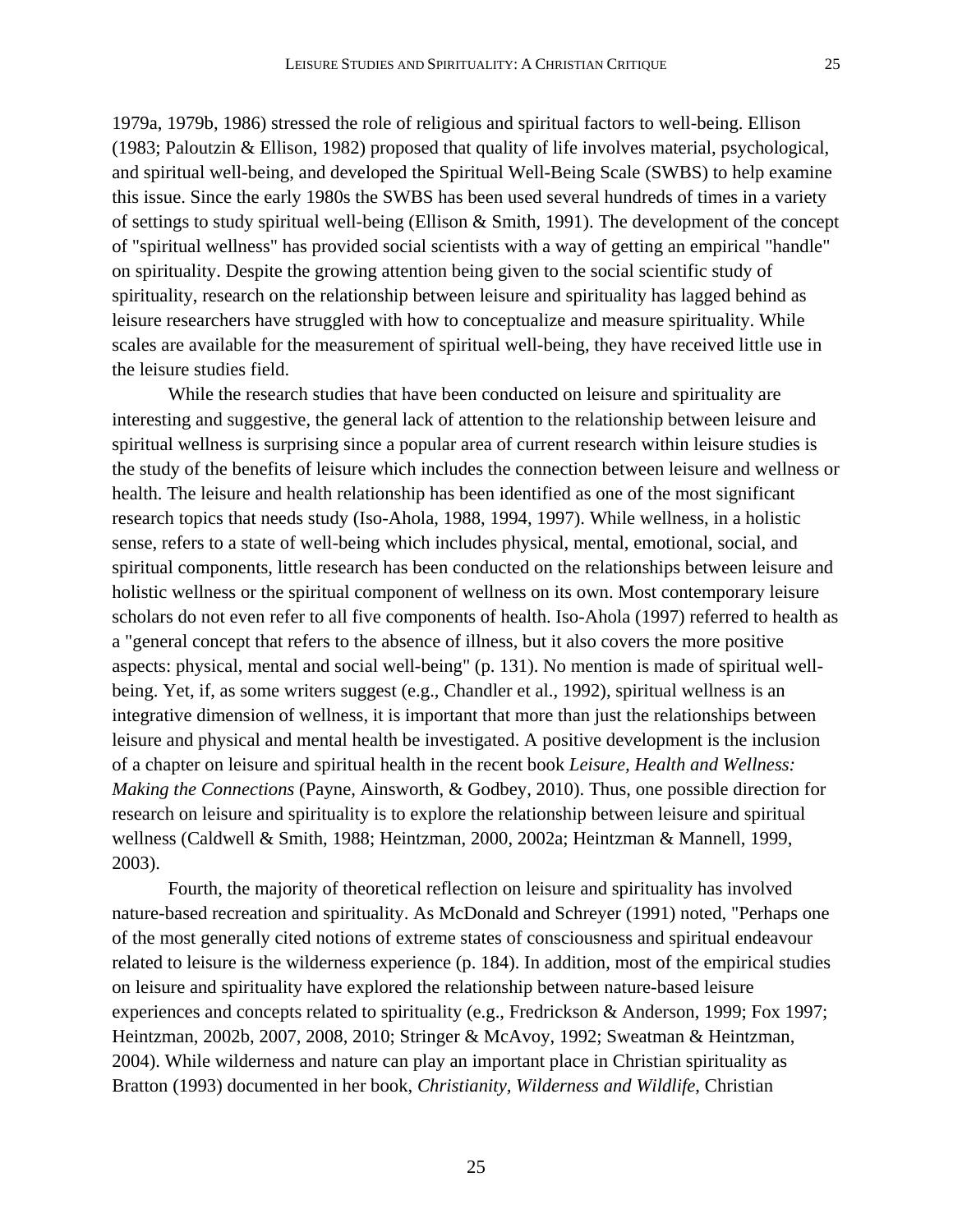spirituality is not limited to these places. Future research needs to place more emphasis on all forms of leisure in all settings, as opposed to an over-emphasis upon the wilderness setting, which is a setting that a great majority of the population does not visit on a regular basis.

Fifth, the vast majority of studies on leisure and spirituality have been small-scale qualitative studies (e.g., Fox 1997; Fredrickson & Anderson, 1999; Heintzman, 2000; Schmidt & Little, 2007; Stringer & McAvoy, 1992). Christianity is not tied or linked exclusively to one paradigm, one philosophy of science, or one methodology whether it is quantitative or qualitative. Rather, Christians are concerned with truth and recognize that humans are created in the image of an infinite God. Moberg (1981) warns that anyone who sells out to one particular methodology is in danger of falling into "a form of idolatrous exclusivism, for human reality is far too complex to be covered by any one approach" (p. 213). The appropriate approach is to use many different images and models so as to increase our understanding of social reality. To understand the complexity of human behaviour and human experience, including leisure, a variety of methods are required. Therefore, Christians should encourage the adoption of different ways of studying and understanding the relationship between leisure and spirituality (Heintzman, 2006).

Sixth, there is a need within the leisure studies field to make connections with 20 centuries of Christian spirituality. The spiritual conceptualization of leisure is not exclusively a 20<sup>th</sup> century insight; long before leisure studies became a program of study in the modern university, leisure was associated with spirituality. For example, both Augustine and Aquinas saw the contemplative life, the life of leisure, as important and essential to the spiritual life. Augustine made the distinction between an active life (*vita activa*) and a contemplative life (*vita contemplativa*). The contemplative life was similar to Aristotle's Life of Contemplation and was adapted from Greek and Roman thought through the addition of Christian content. Both the active and contemplative lives were good, but the latter life was given higher status: "If no one lays the burden upon us, we should give ourselves up to leisure (*otium*) to the perception and contemplation of truth." (Augustine as quoted in Marshall, 1980, p. 7). Thomas Aquinas (1225- 1274) also used Augustine's distinction of the *vita contemplative* and *vita activa*. Aquinas, who devoted his life to the reconciliation of Aristotle's thought and the Christian faith, brought together the classical view of leisure and the contemplative life. He located Aristotle's notion of leisure and contemplation in the beatific vision of God (Owens, 1981). Both lives were accepted, but the contemplative life was truly free while the active life was restricted by necessity: "the life of contemplation" was "simply better than the life of action" (Thomas Aquinas as quoted in Marshall 1980, p. 8). An important theme of monastic life was that of leisure (Leclerq, 1982); *otium* came to be "fused with the contemplative life within monasteries and continued to have an association with learning" (Arnold, 1980, p. 131). This monastic life of leisure was expressed in terms such as *otium* (leisure), *quies* (quiet), *vacatio* (freedom), and *sabbatum* (rest), which were used to reinforce each other as in *otium quietis,* and *vacatio sabbati* (Leclerq). This spiritual understanding of leisure has probably been best articulated in the past century by Roman Catholic theologian Josef Pieper (1952) who wrote: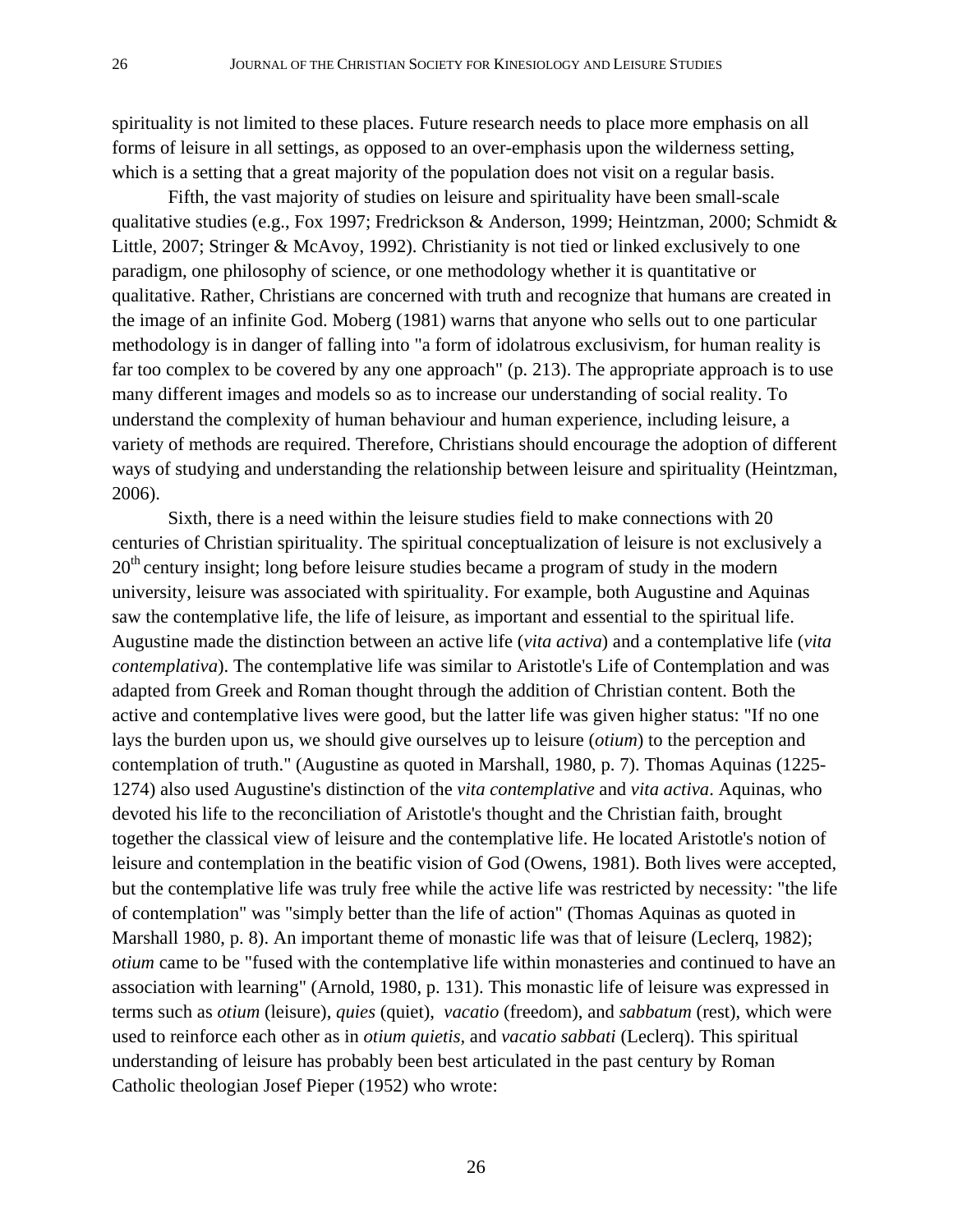Leisure, it must be clearly understood, is a mental and spiritual attitude--it is not simply the result of external factors, it is not the inevitable result of spare time, a holiday, a week-end or a vacation. It is in the first place, an attitude of mind, a condition of the soul…a receptive attitude of mind, a contemplative attitude, and it is not only the occasion but also the capacity for steeping oneself in the world of

creation. (pp. 40, 41)

Pieper's work is a classic within the leisure studies field and his definition of leisure is frequently quoted in leisure studies literature, yet there is little explanation of his definition of leisure within the context of his Christian theology or the 20 centuries of Christian tradition which shaped his understanding of leisure. The history of Christian spirituality has much to contribute to the present study of the relationship between leisure and spirituality yet this tradition is largely ignored. In fact, some present day findings on leisure and spirituality, merely confirm what has been known throughout the history of Christian spirituality. For example, researchers (e.g., Fox (1997; Fredrickson & Anderson, 1999; Heintzman, 2007) have found that solitude in a wilderness experience is important for participants' spirituality. Such a finding is consistent with Scripture passages such as Jesus withdrawing to the hillside to pray (e.g., Mark 6:46) and as Teaff (1994) wrote, it has long been recognized that "Christian spirituality thrives best in a leisure atmosphere where time and space are allotted for 'being' as well as 'doing'" (p. 115). **Conclusion** 

In conclusion, the increasing scholarly interest in leisure and spirituality presents Christian scholars and practitioners within the leisure studies and leisure services field with a tremendous opportunity and challenge to openly present a Christian understanding of leisure and spirituality. Christians have an opportunity to affirm what is valid in current discussions on the topic, to build upon what is valid, and to enter into dialogue with others. In particular, Christian leisure scholars and practitioners can: critique the interiority of much current spirituality and emphasize both the transcendent and communal dimensions of Christian spirituality; critique the current fascination with spiritual experience and highlight the importance of spirituality as a lifestyle which facilitates transformation; call attention to the concept of spiritual well-being and the use of spiritual well-being scales; explore the relationship between leisure and spirituality in all forms of leisure in all settings rather than focusing on leisure and nature-based leisure; encourage the use of a variety of methodologies to study and understand the complexity of the leisure and spirituality relationship; and draw upon 20 centuries of Christian spirituality to inform our understanding of the leisure and spirituality relationship. While there are a number of areas of concern in the present study of leisure and spirituality which Christians need to be aware of and which they need to critique, they should welcome the increasing popularity of this topic.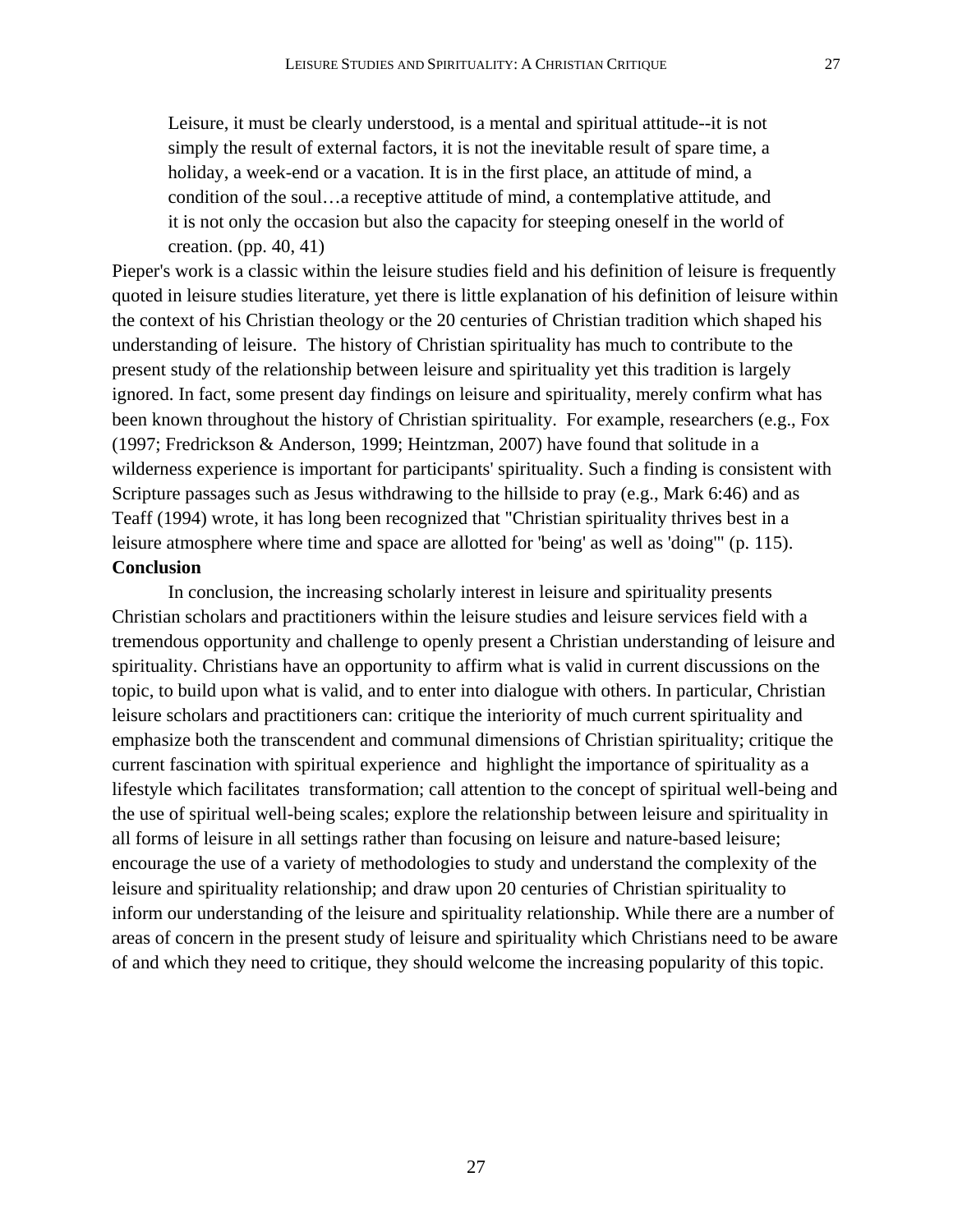### **References**

- Arnold, S. (1980). The dilemma of meaning. In T.L. Goodale & P.A. Witt (Eds.), *Recreation and leisure: Issues in an era of change* (pp. 5-18). State College, PA: Venture.
- Augustine. (398/1949). *The confessions of Saint Augustine* (E.B. Pusey, Trans). New York: Random House.
- Bratton, S. (1993). *Christianity, wilderness, and wildlife.* Toronto, ON: Associated University Presses.
- Caldwell, L.L., & Smith, E.A. (1988). Leisure: An overlooked component of health promotion. *Canadian Journal of Public Health, 79,* S43-S48.
- Chamberlain, P. (1997, September/October). The quest for spirituality. *Faith Today*, pp. 22-38.
- Chan, S. (1998). *Spiritual theology: A systematic study of Christian life.* Downers Grove, IL: InterVarsity Press.
- Chandler, C.K., Holden, J.M., & Kolander, C.A. (1992). Counselling for spiritual wellness: Theory and practice. *Journal of Counselling and Development, 71,* 168-175.
- Compton, D.M. (1994). Leisure and mental health: Context and issues. In D.M. Compton & S.E. Iso-Ahola (Eds.), *Leisure and mental health* (Vol. I, pp. 1-33). Park City, UT: Family Development Resources, Inc.
- Connally, D. (1997, September 30). *Re-Spirituality*. [E-mail sent to ChRec-L@baylor.edu]
- Czikszentmihalyi, M. (1990). *Flow: The psychology of optimal experience.* New York: Harper & Row.
- Driver, B.L., Dustin, D. Baltic, T., Elsner, G., & Peterson G. (Eds). (1996). *Nature and the human spirit: Toward an expanded land management ethic.* State College, PA: Venture.
- Egerton, A. (1997, September 30). *Re: Spirituality*. [E-mail sent to ChRec-L@baylor.edu]
- Ellison, C.W. (1983). Spiritual well-being: Conceptualization and measurement. *Journal of Psychology and Theology, 11,* 330-340.
- Ellison, C.W., & Smith, J. (1991). Toward an integrative measure of health and well-being. *Journal of Psychology and Theology, 19*(1), 35-48.
- Fredrickson, L.M., & Anderson, D.H. (1999). A qualitative exploration of the wilderness experience as a source of spiritual inspiration. *Journal of Environmental Psychology, 19*, 21-39.
- Fox, R.J. (1997). Women, nature and spirituality: A qualitative study exploring women's wilderness experience. In D. Rowe & P. Brown (Eds.), *Proceedings, ANZALS conference*  (pp. 59-64). Newcastle, NSW: Australian and New Zealand Association for Leisure Studies, and the Department of Leisure and Tourism Studies, The University of Newcastle.
- Godbey, G. (1989). Implications of recreation and leisure research for professionals. In E.L. Jackson & T.L. Brown, (Eds.), *Understanding leisure and recreation: Mapping the past, charting the future* (pp. 613 – 628). State College, PA: Venture.
- Goodale, T.L. (1994). *Legitimizing Leisure Anew*. Paper presented at the Scholarly Presentations portion of the 25th Anniversary of the Leisure Studies Department, University of Ottawa.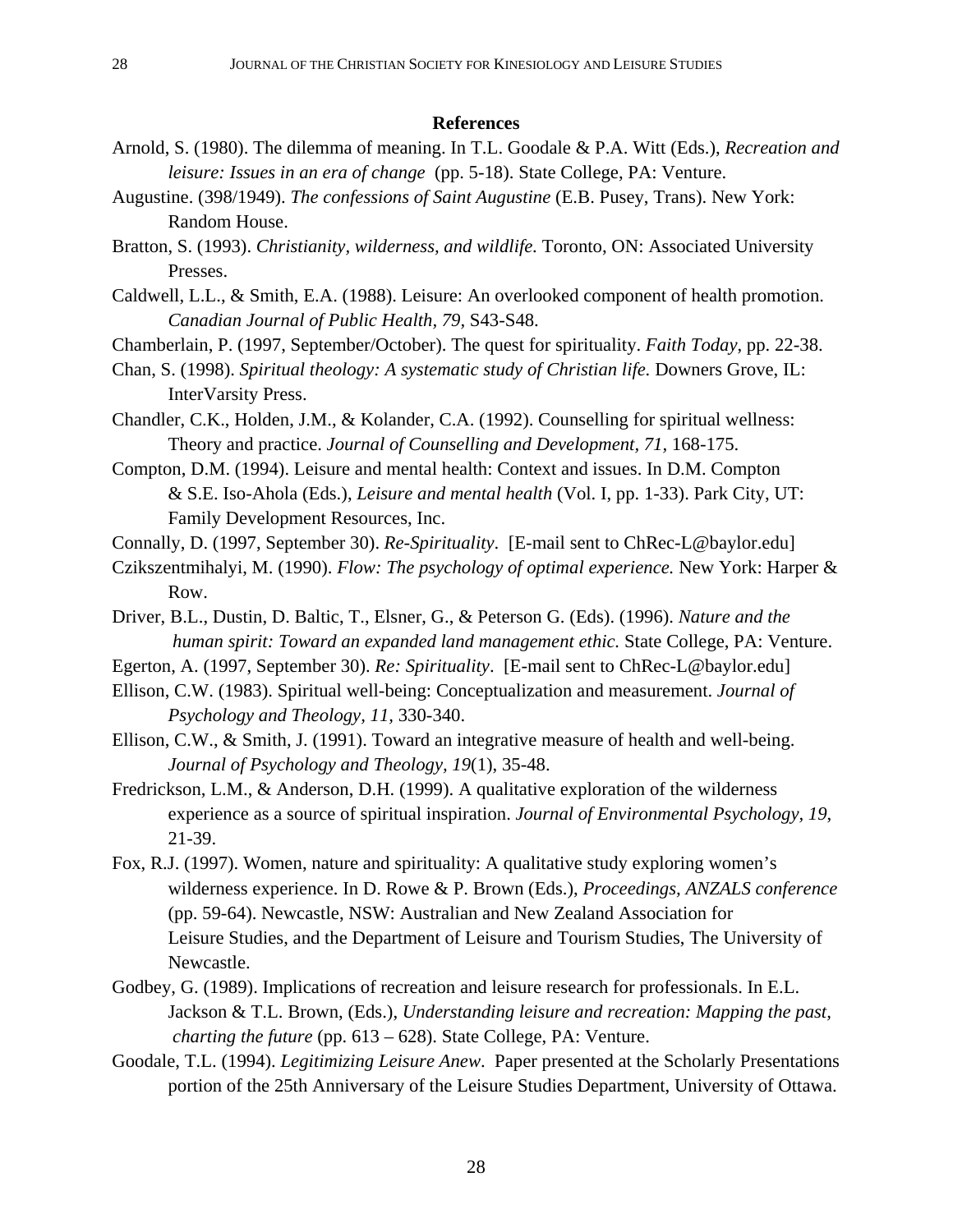Ottawa, ON. May 14, 1994.

- Grenz, S.J. (1994, May). The Gospel and the contemporary pursuit of spirituality. *Touchstone*, 32-36.
- Haluza-Delay, R. (2000). Green fire and religious spirit. *The Journal of Experiential Education, 23*(3), 143-149.
- Heintzman, P. (2000). Leisure and spiritual well-being relationships: A qualitative study. *Society and Leisure, 23*(1), 41-69.
- Heintzman, P. (2002a). A conceptual model of leisure and spiritual well-being. *Journal of Park and Recreation Administration, 20*(4), 147-169.
- Heintzman, P. (2002b). The role of introspection and spirituality in the park experience of day visitors to Ontario Provincial Parks. In S. Bondrup-Nielsen, M. Willison, N. Munro, G. Nelson, & T. Herman (Eds.), *Managing protected areas in a changing world* (pp. 992- 1004). Wolfville, NS: Science and Management of Protected Areas Association.
- Heintzman, P. (2003). Leisure and spirituality: The re-emergence of an historical relationship. *Parks and Recreation Canada, 60*(5), 30-31.
- Heintzman, P. (2006). Leisure science, dominant paradigms, and philosophy: The expansion of leisure science's horizon. In P. Heintzman, G.E. Van Andel, & T.L.Visker (Eds.), *Christianity and leisure: Issues in a pluralistic society* (Rev. ed., pp. 68-81). Sioux Center, IA: Dordt College Press.
- Heintzman, P. (2007). Men's wilderness experience and spirituality: A qualitative study. In R. Burns & K. Robinson (Comps.), *Proceedings of the 2006 Northeastern Recreation Research Symposium* (pp. 216-225) (Gen. Tech. Rep. NRS-P-14). Newton Square, PA: U.S. Department of Agriculture, Forest Services, Northern Research Station.
- Heintzman, P. (2008). Men's wilderness experience and spirituality: Further explorations. In C. LeBlanc & C. Vogt (Eds.), *Proceedings of the 2007 Northeastern Recreation Research Symposium* (pp. 55-59) (Gen. Tech. Rep. NRS-P-23). Newton Square, PA: U.S. Department of Agriculture, Forest Services, Northern Research Station.
- Heintzman, P. (2009). The spiritual benefits of leisure. *Leisure/Loisir, 33*(1), 419-445.
- Heintzman, P. (2010). Nature-based recreation and spirituality: A complex relationship. *Leisure Sciences*, *32*(1), 72-89.
- Heintzman, P., & Mannell, R. (1999). Leisure style and spiritual well-being. In W. Stewart & D. Samdahl (Eds.), *Abstracts from the 1999 Symposium on Leisure Research* (p. 68). National Congress for Recreation and Parks, Nashville, TN. October 20-24, 1999.
- Heintzman, P., & Mannell, R. (2003). Spiritual functions of leisure and spiritual well-being: Coping with time pressure. *Leisure Sciences, 25,* 207-230.
- Hemingway, J.L. (1996). Emancipating leisure: The recovery of freedom in leisure. *Journal of Leisure Research, 28*(1), 27-43.
- Hermann, J. 1997. (October 1). *Re: spirituality...but not really*. [E-mail sent to ChRec -L@baylor.edu]
- Howe-Murphy, R., & Murphy, J. (1987). An exploration of the New Age consciousness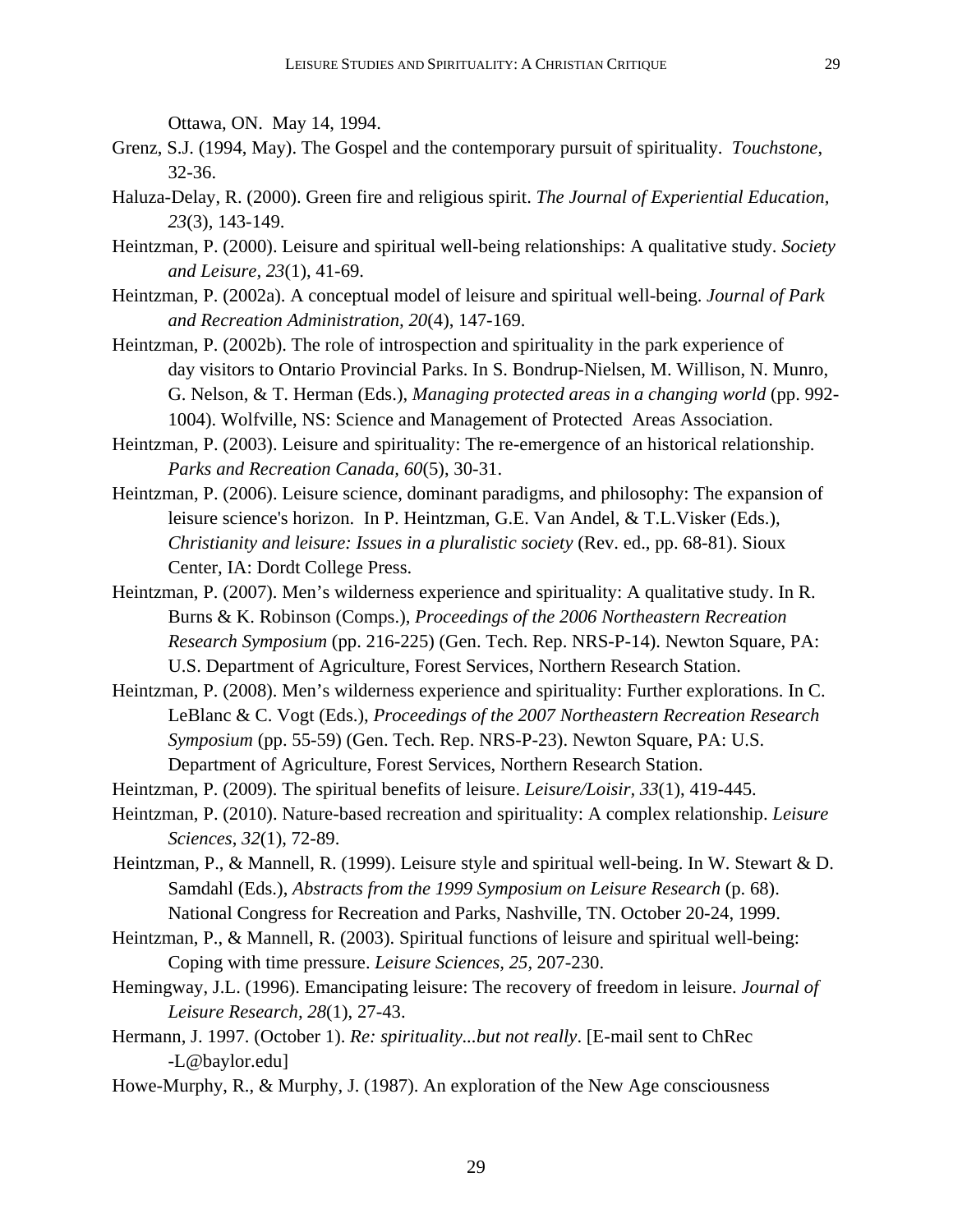paradigm in therapeutic recreation. In C. Sylvester, J. Hemingway, R. Howe-Murphy, K. Mobily, & P. Shank (Eds.), *Philosophy of therapeutic recreation: Ideas and issues* (pp. 71-85). Arlington,VA: National Recreation and Park Association.

- Iso-Ahola, S.E. (1988). The social psychology of leisure: Past, present, and future research. In L. Barnett (Ed.), *Research about leisure: Past, present, and future* (pp. 75-93). Champaign, IL: Sagamore.
- Iso-Ahola, S.E. (1994). Leisure lifestyle and health. In D.M. Compton & S.E. Iso-Ahola (Eds.), *Leisure and mental health* (Vol. I, pp. 42-60). Park City, UT: Family Development Resources, Inc.
- Iso-Ahola, S.E. (1997). A psychological analysis of leisure and health. In J.T. Haworth (Ed.), *Work, leisure and well-being (*pp. 117-130). New York: Routledge.
- John of the Cross, Saint. (1589/1991). Letter 13. In *The collected works of St. John of the Cross.* (K. Kavanaugh & O. Rodriquez, Trans.) (Rev. ed., pp. 746-749). Washington, DC: ICS Publications.
- Kraus, R. (1990). *Recreation and leisure in modern society* (4th ed.). Toronto, ON: Harper Collins.
- Leclerq, J. (1982). *The love of learning and the desire for God: A study of monastic culture.* New York: Fordham University.
- Marshall, P. (1980). Vocation, work and jobs. In P. Marshall, E. Vanderkloet, P. Nijkamp, S. Griffioen, & H. Antonides, *Labour of love: Essays on work* (pp. 1-19). Toronto, ON: Wedge.
- McDonald, B.L., & R. Schreyer. (1991). Spiritual benefits of leisure participation and leisure

settings. In B.L. Driver, P.J. Brown, & G.L. Peterson, *Benefits of Leisure* (pp. 179 – 194). State College, PA: Venture.

- McDowell, C.F. (1986). Wellness and therapeutic recreation: Challenge for service. *Therapeutic Recreation Journal, 20*(2): 27-38.
- Moberg, D.O. (1971). *Spiritual well-being: Background and issues*. Washington, DC: White House Conference on Aging.
- Moberg, D.O. (1974). Spiritual well-being in late life. In J.F. Gubrium (Ed.), *Late life: Communities and environment policy* (pp. 256-279). Springfield, IL: Charles C. Thomas.
- Moberg, D.O. (1978). Spiritual well-being: A challenge for interdisciplinary research. *Journal of the American Scientific Affiliation, 30*(2), 67-72.
- Moberg, D.O. (1979a). The development of social indicators of spiritual well-being for quality of life research: Prospects and problems. *Sociological Analysis, 40,* 11-26.
- Moberg, D.O. (Ed.). (1979b). *Spiritual well-being*: Washington, DC: University Press of America.
- Moberg, D.O. (1986). Spirituality and science. The progress, problems, and promise of scientific research on spiritual well-being. *Journal of the American Scientific Affiliation, 38*(3),